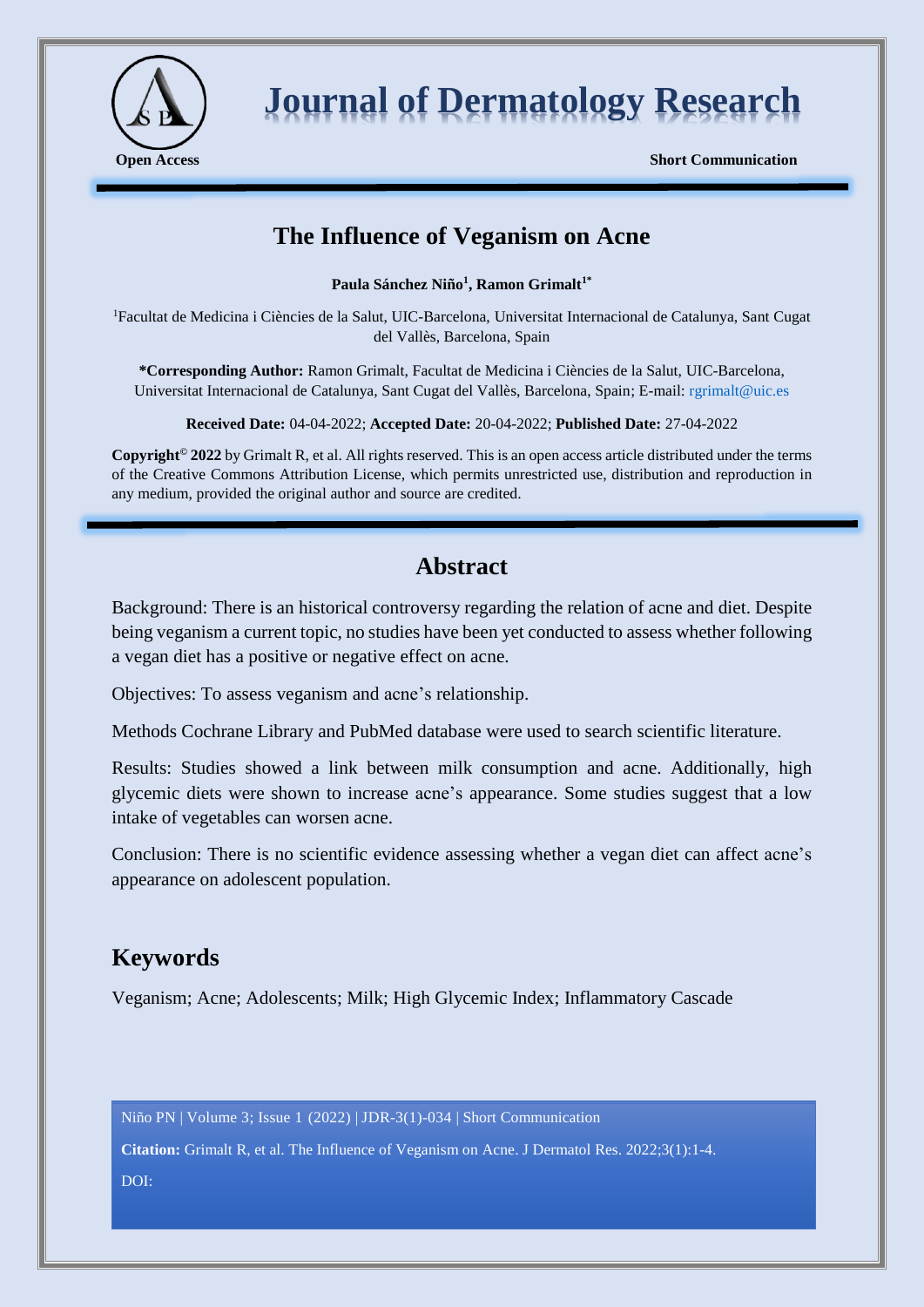## **Introduction**

Acne is a very prevalent dermatosis affecting 50-95% adolescents aged 12-18 years and it is well known for its emotional and social adverse effects among this population [1]. In like manner, veganism is also increasing its prevalence in Western countries, especially among adolescent population [2]. However, despite being veganism a current topic, no studies have been yet conducted to assess whether following a vegan diet has a positive or negative effect on acne. To address this under-researched topic, the currently available literature concerning acne and nutrition will be reviewed and then discuss its implications for future research regarding veganism effects on acne.

## **Materials and Methods**

A systematic search of journal articles was conducted using Cochrane Library and PubMed database. Keywords inserted were "acne" and "diet" in the timeframe 2016-2021. For assessing milk's composition, Springer Link publisher platform was used and keywords inserted were "dairy" and "chemistry".

# **Results**

#### **Evidence between Milk Consumption and Acne**

Milk is a complex multiple-constituted fluid including water, lipids, carbohydrates, proteins, salts and other molecules [3]. Evidence shows milk insulinotropic aminoacids having an increase in Insulin-Like Growth Factor 1 (IGF-1), widely known for its mitogenic and apoptosis inhibitory function. Its activation results in the upregulation of the Phosphinositide-3-kinase (PI3K)/Akt pathway and therefore, activation of Forkhead box transcription factor (Fox) O1, responsible for regulating acne-related genes. As a whole, the aminoacids promote the activation of mTORC-1. Consequently, the activation of this complex promotes cell proliferation, a factor involved in the progression of acne by stimulating sebaceous glands [4,5].

#### **Acne Linked to High Glycemic Index Diet**

Studies suggest that low glycemic index diets produce clinical improvement in all types of acne. On the other hand, fruit juices have been found to be risk factors for the appearance of

Niño PN | Volume 3; Issue 1 (2022) | JDR-3(1)-034 | Short Communication

**Citation:** Grimalt R, et al. The Influence of Veganism on Acne. J Dermatol Res. 2022;3(1):1-4. DOI: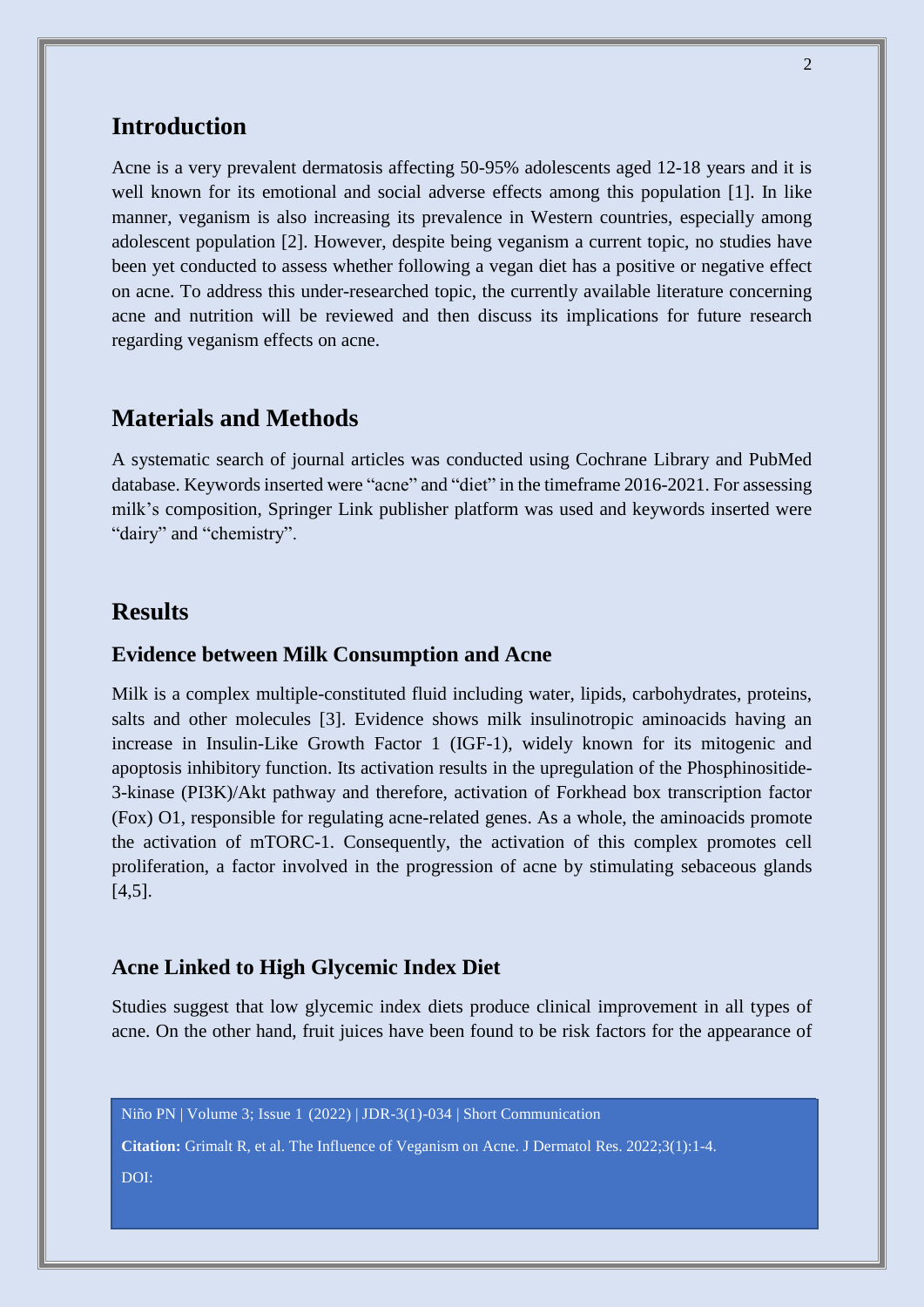acne. High glycemic index diets are associated to hyperglycemia and hyperinsulinemia, resulting in an IGF-1 increase and followed by the cascade mechanism [6].

#### **Brief Approaches between Fruit and Vegetable Consumption and Acne**

Some of the studies reviewed indicate the possible protective effect on acne underlying the intake of fruits and vegetables at a frequency of 3 days a week, due to their anti-inflammatory and antioxidant properties. Likewise, several studies suggest that a low consumption of vegetables might be related to acne development. However, no randomized placebo-controlled studies have been yet conducted to assess vegetables possible positive effect on acne [6].

### **Discussion**

It is clear that in the pathogenesis of acne there is a relation with the increase of IGF-1 due to the subsequent activation of the inflammatory cascade [4,5]. Milk and milk-derived products or diets containing a high glycemic index act as promoters of this cascade and consequently have a negative impact on acne [6]. However, there is no enough scientific evidence on the role that vegetables may have on acne's development. Some studies have made slight approximations, but there is still a gap in the effect that vegan diets may have on acne. The increase in the prevalence of veganism in adolescents suggests studying carefully what effects it may have on acne and to what extent it can be used as a preventive factor or even as an adjuvant therapy. Future research should conduct randomized studies to assess what effect veganism may have on acne.

# **Conflict of Interest**

The authors declare that they have no conflict of interest in this paper.

### **References**

- 1. Aghasi M, Golzarand M, Shab-Bidar S, Aminianfar A, Omidian M, Taheri F. Dairy intake and acne development: A meta-analysis of observational studies. Clin Nutr. 2019;38(3):1067-75.
- 2. Müller P. Vegan diet in young children. Nestle Nutr Inst Workshop Ser. 2020;93:103-10.
- 3. Jenness R. Composition of Milk. En: Fundamentals of dairy chemistry. Boston, MA: Springer US. 1988;1- 38.
- 4. LaRosa CL, Quach KA, Koons K, Kunselman AR, Zhu J, Thiboutot DM, et al. Consumption of dairy in teenagers with and without acne. J Am Acad Dermatol. 2016;75(2):318-22.

Niño PN | Volume 3; Issue 1 (2022) | JDR-3(1)-034 | Short Communication

**Citation:** Grimalt R, et al. The Influence of Veganism on Acne. J Dermatol Res. 2022;3(1):1-4.

DOI: